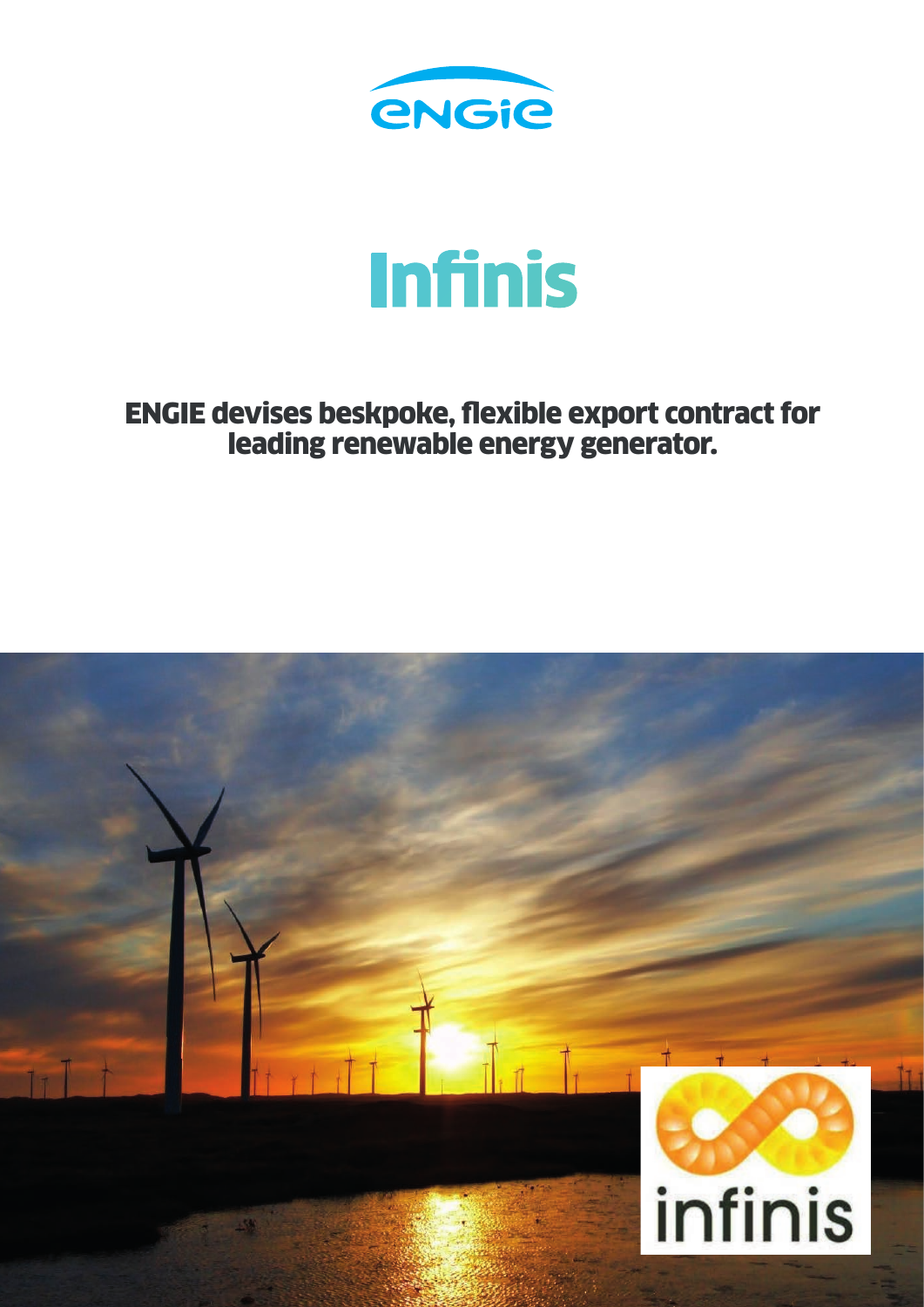## **Requirement**

Infinis is a leading UK renewable energy generator, operating 121 landfill gas sites, flexible generation assets and is expanding into Solar and batteries. The company's landfill gas sites provide regular and predictable generation output and for many years they agreed fixed price power purchase agreements (PPAs) for the export generation, ensuring budget certainty. However, Infinis also wished to explore more flexible export contract arrangements to create greater revenue optimisation and allow them the ability to respond to market opportunities.

## Solution

Jon Crouch, Commercial Manager at Infinis, says: "The fixed price export contracts we previously sought for our landfill gas sites are simply awarded to the offtake company presenting the best price on the day we offer the contract. Through this process, ENGIE had won contracts to buy the output from many of our sites. However, we recognised that we could be getting better prices if we were able to be more responsive to market price movements. So we began a process of investigating the flexible export contracts offered by the UK's major power purchasers."

ENGIE's fixed price export contracts gave Infinis an agreed price for the energy it generated, providing a guaranteed income for every MW of energy produced. It was a low-risk arrangement for the generator that provided a regular, predictable income stream.

The company's flexible 'export' contracts enable energy generators to secure prices for their future output at any time, for specific months, seasons or any other time period.

## Contract key facts

- $\nabla$  Sites contracted: 146
- $\nabla$  Contract type: Flexi day ahead
- Volume: 1.02 TWh per annum
- $\nabla$  Contractual relationship: 2014 - 2025

Jon continues: "We found that ENGIE offered the most flexible approach of any offtaker, and were willing to collaborate with us to devise a contractual arrangement that precisely suited our needs. This flexibility, combined with the sharpness of its pricing, were the key factors in our decision to sign our first flexible PPAs with ENGIE."

Infinis and ENGIE have subsequently agreed many flexible export contracts for its landfill gas sites. These contracts were specially developed by ENGIE in consultation with Infinis, combining transparent pricing with the ability to respond to market opportunities. ENGIE worked closely with a range of Infinis teams to agree the detailed terms and conditions and legal arrangements. The result is a bespoke flexible export contract type that allows Infinis to secure prices for its output at any time. Multiple transactions for each delivery period can be undertaken, for volumes as low as 1MW and for periods as short as one month at a time. The contract gives Infinis the flexibility to either sell all forecasted output prior to the start of the month of delivery or to leave volume to be sold at the day-ahead market index price.

"We found that ENGIE offered the most flexible approach of any offtaker and were willing to collaborate with us to devise a contractual arrangement that precisely suited our needs. This flexibility, combined with the sharpness of its pricing, were the key factors in our decision to sign our first flexible PPAs with ENGIE"

Jon Crouch, Commercial Manager